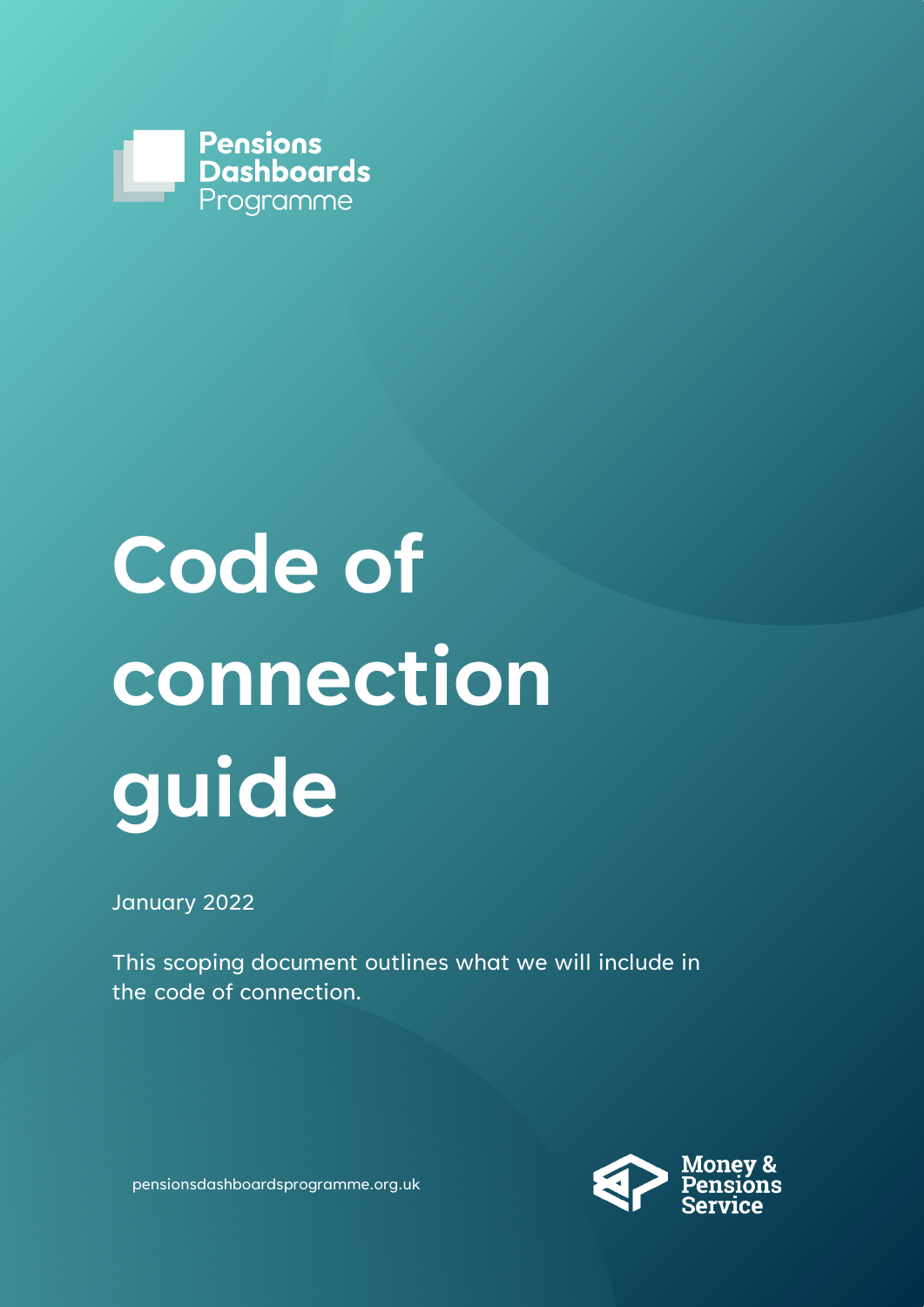

#### **1.1 About the code of connection**

The Pensions Dashboards Programme (PDP) will combine the security, service and operational standards into a code of connection.

The code will provide the standards and guidance to participants connecting to the pensions dashboards ecosystem, particularly with relation to security. These detail:

- 1. technical standards such as implementing an assured barrier between the two organisations
- 2. procedural standards such as ensuring that all incidents are reported to PDP
- 3. physical standards such as ensuring the physical security of assets
- 4. people standards such as ensuring that all staff involved have appropriate background and identity checks or appropriate education, training and awareness

The Pensions Dashboards Programme (PDP) will develop these standards in partnership with:

- The Pensions Regulator (TPR)
- the Financial Conduct Authority (FCA)
- the Department for Work and Pensions (DWP)
- the suppliers of the central technical architecture and identity service
- industry participants

The code of connection will be relevant to both data providers and dashboard providers, with some elements specific to one participant group.

#### **1.2 Why the code of connection is important**

The code of connection gives us a level of assurance that your systems, which connect to the pensions dashboards ecosystem, are managed and controlled to acceptable levels.

If a participant in the ecosystem does not follow the code of connection, they could be suspended, as this would pose a threat to the ecosystem. PDP would then work with the participant to rectify the problem or escalate it to the regulators.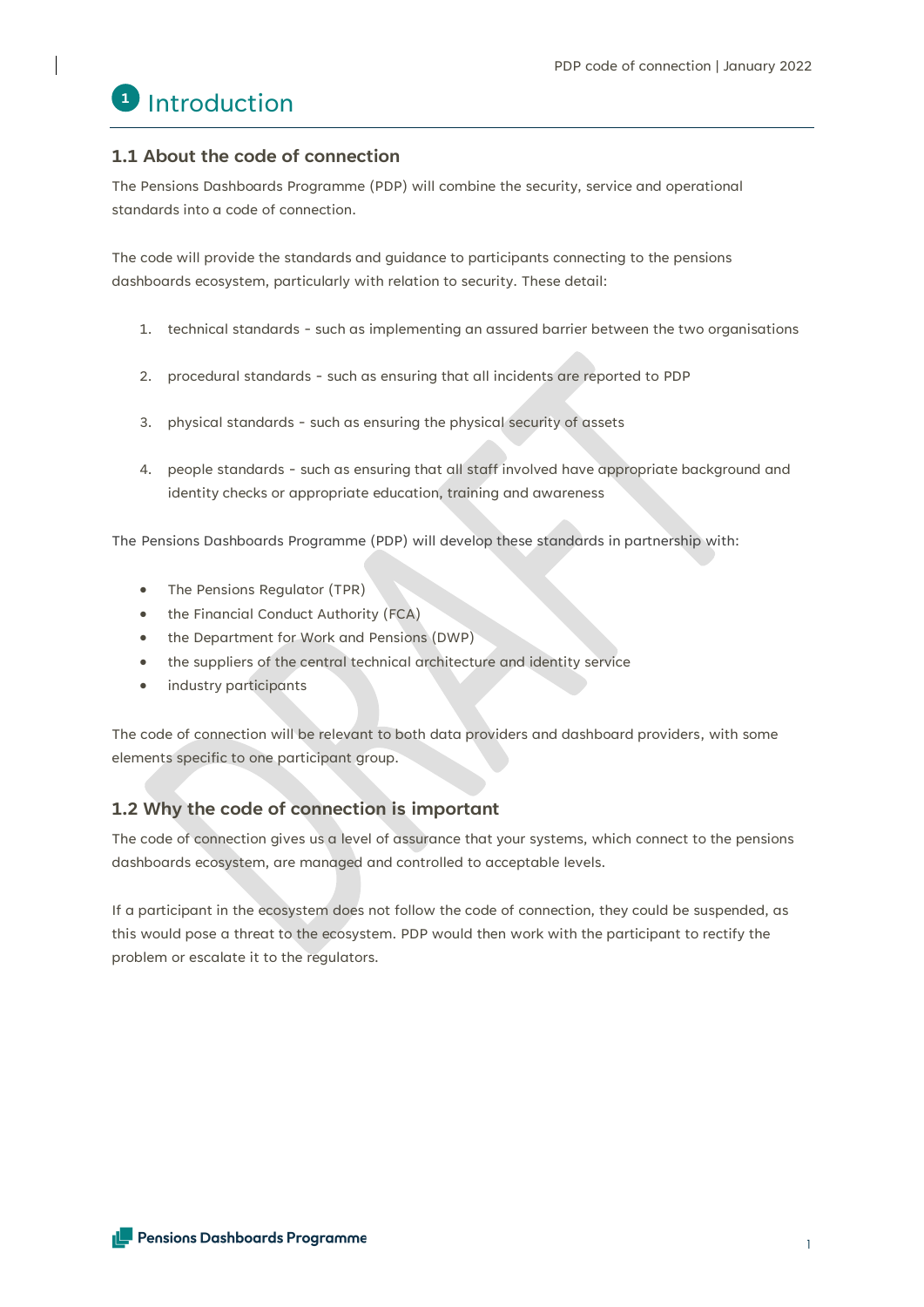#### Scope **2**

**Security** - to ensure the ecosystem is secure, participants will need to conform to the appropriate security requirements to connect:

- technical (security conformance, standards compliance and resilience)
- procedural (security arrangements, eg pen test)
- physical (locations of people and equipment)
- people (key security personnel)

**Service** – participants will need to meet the minimum service levels and associated response times along with expected behavior:

- technical (response times and interoperability)
- procedural (maintenance, outage handling both planned and unplanned, process for raising issues and monitoring issues to resolution and service reporting)
- physical (environment details (test & live))

**Operational** - processes required in order to connect to the ecosystem:

- onboarding (prerequisites, procedure for onboarding including transition to live)
- BAU operational control (dispute management process, remediation routes for service level failure, escalation process, contact management (starters/leavers etc) and failure to comply process)

#### Security **3**

Current thinking on the type of security requirements. This is not an exhaustive list and will be refined over the next few months with our partners.

|               | <b>Description</b>       | <b>Standards and guidance</b>                                                                                                              |
|---------------|--------------------------|--------------------------------------------------------------------------------------------------------------------------------------------|
| Technical     |                          |                                                                                                                                            |
|               | TLS v1.2 as a minimum    | While the minimum requirement to connect to the<br>ecosystem is TLS v1.2, there is a strong preference for<br>participants to use TLS v1.3 |
| $\mathcal{P}$ | mTLS on all TLS channels | It is advised that all external channels use mTLS, but<br>provided all channels connected to the ecosystem use<br>mTLS this is acceptable  |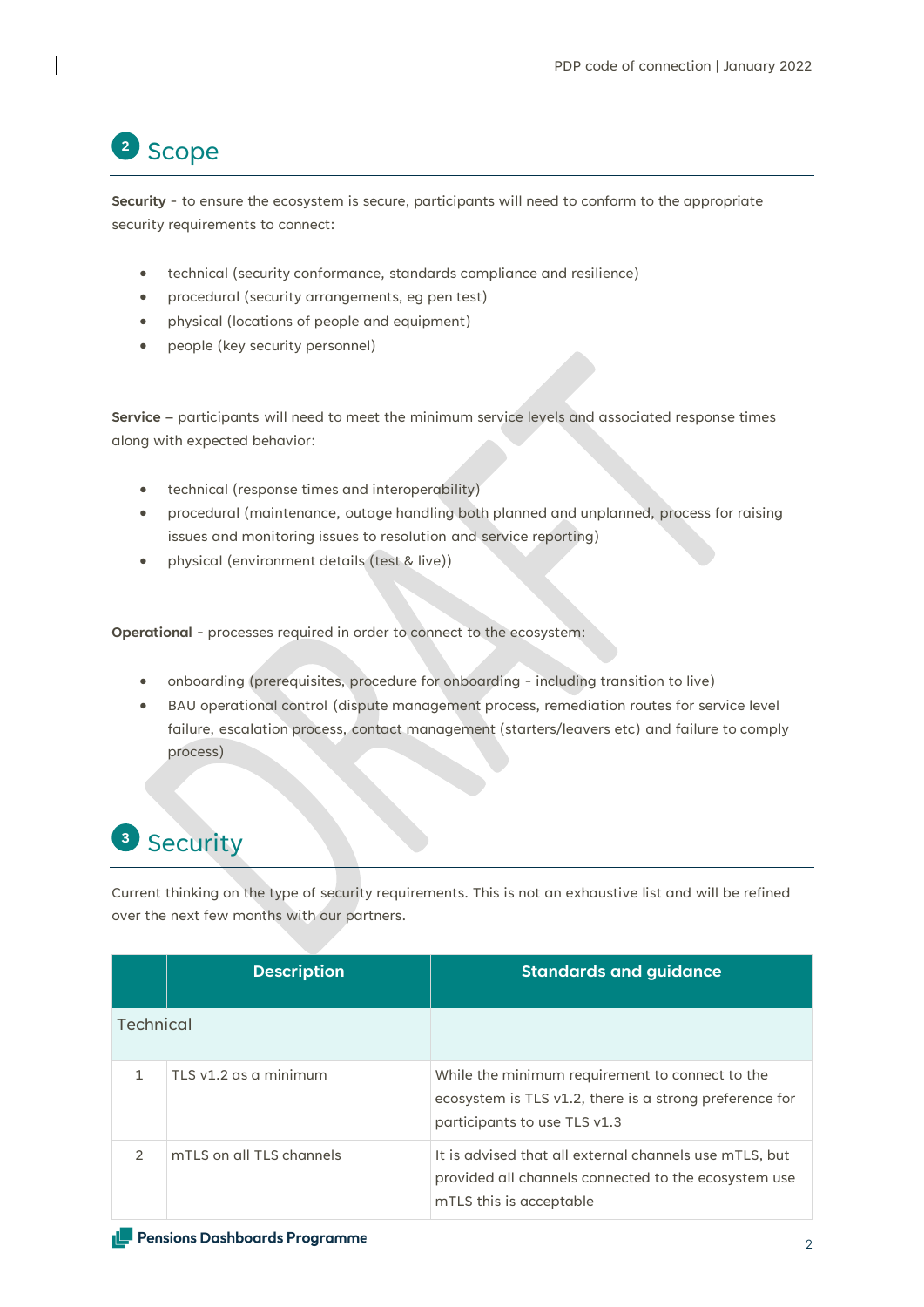| 3              | <b>UMA 2.0</b>                                                                                                         | UMA is an open standard (managed by Kantara). We<br>require you to use version 2.0, to securing the<br>ecosystem and ensure interoperability                                                                            |  |  |
|----------------|------------------------------------------------------------------------------------------------------------------------|-------------------------------------------------------------------------------------------------------------------------------------------------------------------------------------------------------------------------|--|--|
| 4              | Money and Pensions Service (MaPS)<br>technical standards v0.6 as a<br>minimum                                          | The technical standards (managed by MaPS). The<br>minimum version we require you to support is v0.6.<br>Later versions can be implemented provided they<br>adhere to the compatibility requirements of the<br>ecosystem |  |  |
| 5              | MaPS data standards v1.2 as a<br>minimum                                                                               | The data standards are (managed by MaPS). The<br>minimum version we require you to support is v1.2.<br>Later versions can be implemented provided they<br>adhere to the compatibility requirements of the<br>ecosystem  |  |  |
| 6              | Use of AES-256 encryption as a<br>minimum for data storage                                                             | We would advise that all data should be encrypted<br>using AES-256, but encrypting all data used in the<br>ecosystem using AES-256 is acceptable                                                                        |  |  |
| Procedural     |                                                                                                                        |                                                                                                                                                                                                                         |  |  |
| $\overline{7}$ | You must alert PDP of any security<br>incident that might impact the<br>ecosystem as soon as you become<br>aware of it | To ensure the security of the ecosystem, all<br>participants must highlight to PDP any security issue<br>that could either affect the ecosystem or other<br>participants in a timely manner                             |  |  |
| Physical       |                                                                                                                        |                                                                                                                                                                                                                         |  |  |
| 8              | Inform PDP of your endpoint location                                                                                   | This is to monitor regions for specific threats                                                                                                                                                                         |  |  |
| 9              | Inform PDP of your main operations<br>location                                                                         | This is to monitor regions for specific threats                                                                                                                                                                         |  |  |
| People         |                                                                                                                        |                                                                                                                                                                                                                         |  |  |
| 10             | Provide contacts for your security<br>function                                                                         | PDP will require a contact within your security function<br>to discuss security related issues. This could be as a<br>result of a security threat or as consequence of a<br>breach of security from your firm           |  |  |
|                |                                                                                                                        |                                                                                                                                                                                                                         |  |  |

 $\begin{array}{c} \end{array}$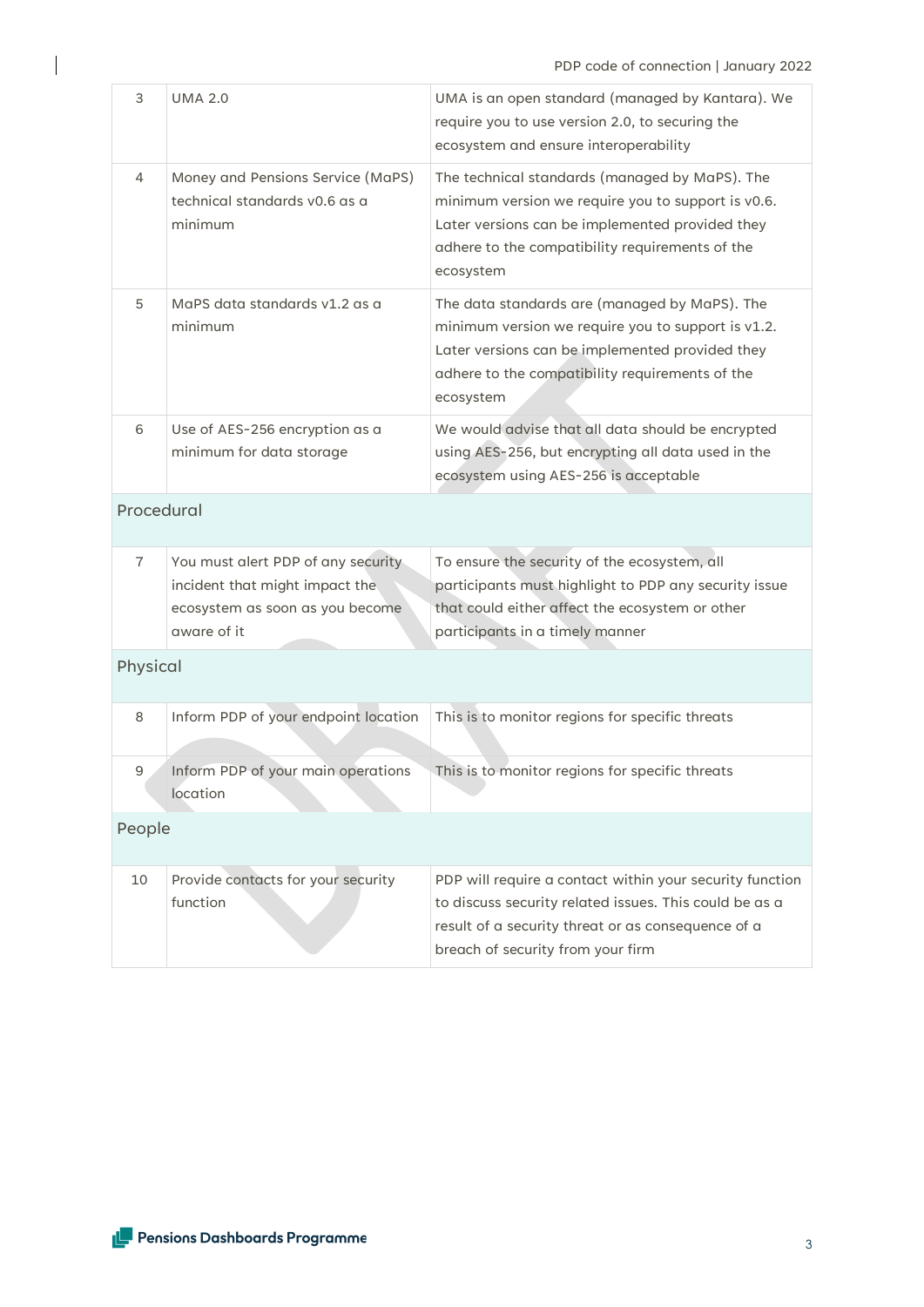## <sup>4</sup> Service

Current thinking on the type of service requirements. This is not an exhaustive list and will be refined over the next few months with our partners.

|                                             | <b>Description</b>                                                                                         | <b>Standards and guidance</b>                                                                                                                                                                                                                                                                                                                                                                                                                  |  |  |
|---------------------------------------------|------------------------------------------------------------------------------------------------------------|------------------------------------------------------------------------------------------------------------------------------------------------------------------------------------------------------------------------------------------------------------------------------------------------------------------------------------------------------------------------------------------------------------------------------------------------|--|--|
| Technical - service level agreements (SLAs) |                                                                                                            |                                                                                                                                                                                                                                                                                                                                                                                                                                                |  |  |
| $\mathbf{1}$                                | Your live system must be<br>available 99.5%                                                                | This is a 24/7 service, so participants will be expected<br>to be always connected unless they have declared a<br>planned outage                                                                                                                                                                                                                                                                                                               |  |  |
| 2                                           | Your live system should be<br>able to flex to support<br>concurrent users in the range<br>x to y           | Estimated figure for accessing the dashboard indicates<br>it is likely that participants can expect requests<br>concurrently from between x to y users                                                                                                                                                                                                                                                                                         |  |  |
| 3                                           | Data provider response to<br>find with an ack/nack should<br>be five seconds                               | In order to provide certainty that a find request has<br>been received, a response is required within five<br>seconds<br>While the ecosystem will allow the registering of PeIs                                                                                                                                                                                                                                                                |  |  |
| $\overline{4}$                              | Registering of a PeI should be<br>within five seconds                                                      | after five seconds, it is an online experience and as such<br>the consumer will expect to access their details almost<br>immediately                                                                                                                                                                                                                                                                                                           |  |  |
| 5                                           | View data must be returned<br>within five seconds                                                          | In order to provide an online service, data providers<br>must return view data within five seconds after<br>receiving a valid view request                                                                                                                                                                                                                                                                                                     |  |  |
| 6                                           | Value data within view<br>exceptions                                                                       | Where a relevant value has not been calculated or<br>provided on a benefit statement within the last 12<br>months, schemes will have three days to return value<br>data except for:<br>Ι.<br>non-money purchase schemes, which have 10<br>days, and<br>hybrid schemes, where the benefit value is<br>$\mathbf{II}$ .<br>produced with reference to both money<br>purchase and non-money purchase<br>calculations, which will also have 10 days |  |  |
| <b>Technical</b>                            |                                                                                                            |                                                                                                                                                                                                                                                                                                                                                                                                                                                |  |  |
| $\overline{7}$                              | Provide information about the<br>number of endpoints you<br>intend to connect (including<br>test and live) | We need to know this information in order to manage<br>endpoints                                                                                                                                                                                                                                                                                                                                                                               |  |  |
| 8                                           | Inform PDP whether you or an<br>ISP will host and manage<br>your endpoint(s)                               | This is to ensure that if using an ISP, they have gone<br>through appropriate onboarding                                                                                                                                                                                                                                                                                                                                                       |  |  |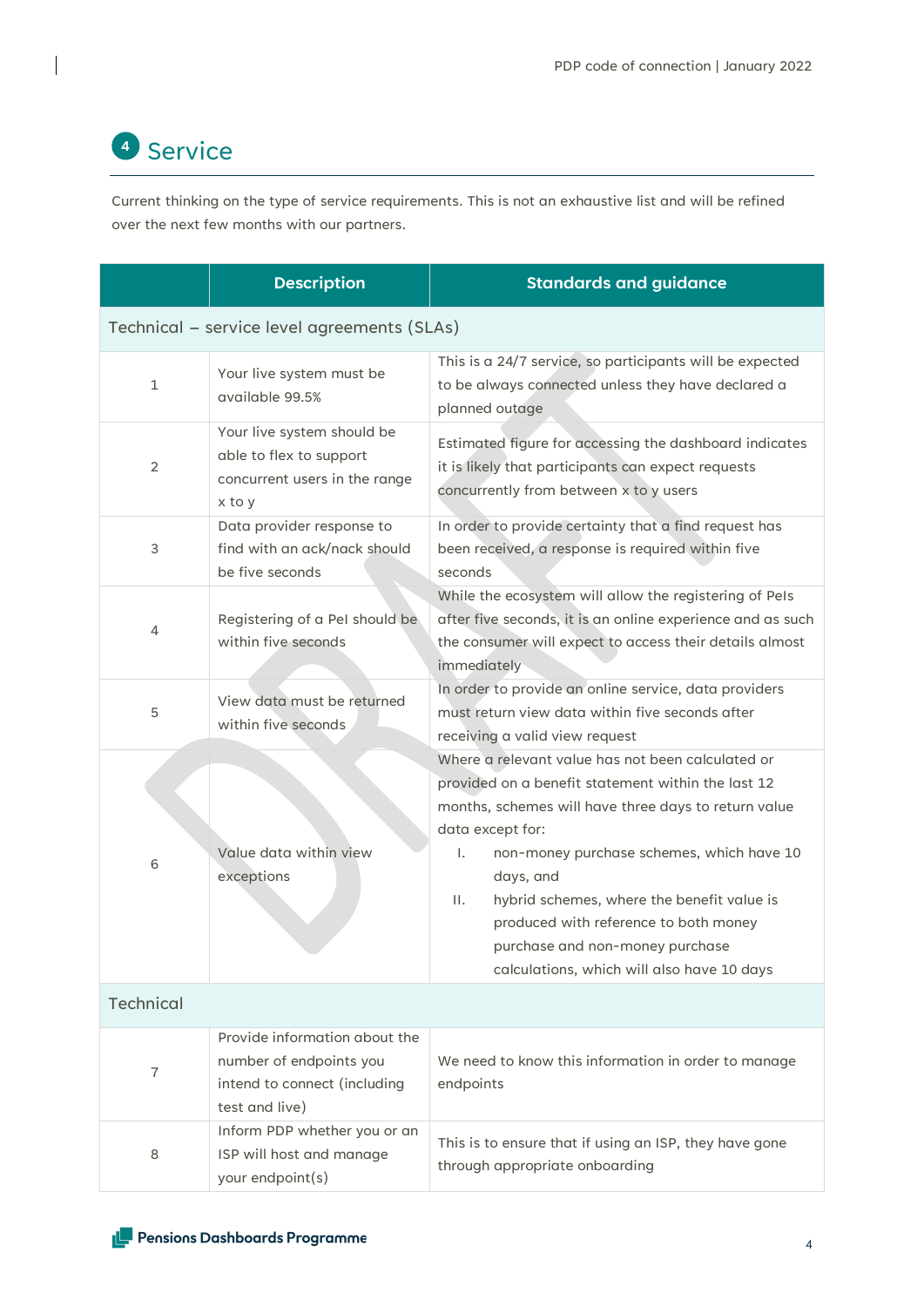| 9          | Inform PDP who will be<br>responsible for carrying out<br>integration and API testing                 | We need to know who will carry this out to ensure we<br>have the correct contacts and information during the<br>service testing phase                |
|------------|-------------------------------------------------------------------------------------------------------|------------------------------------------------------------------------------------------------------------------------------------------------------|
| 10         | Provide and keep up to date<br>the matching criteria you will<br>use                                  | This information helps monitor data quality and the<br>effectiveness of matching                                                                     |
| Procedural |                                                                                                       |                                                                                                                                                      |
| 11         | All planned outages must be<br>communicated to PDP at<br>least 10 working days prior to<br>the outage | This is so that the central technical architecture can<br>efficiently manage endpoint outage                                                         |
| 12         | Provide information on the<br>measures you have put in<br>place to tackle service level<br>failures   | Procedures for service level failures are being developed<br>over the coming months. Participants will be expected<br>to follow these procedures     |
| People     |                                                                                                       |                                                                                                                                                      |
| 13         | Provide contacts for your<br>service contact                                                          | PDP will require a contact within your service function<br>to discuss service-related issues. This could be as a<br>result of a service level breach |